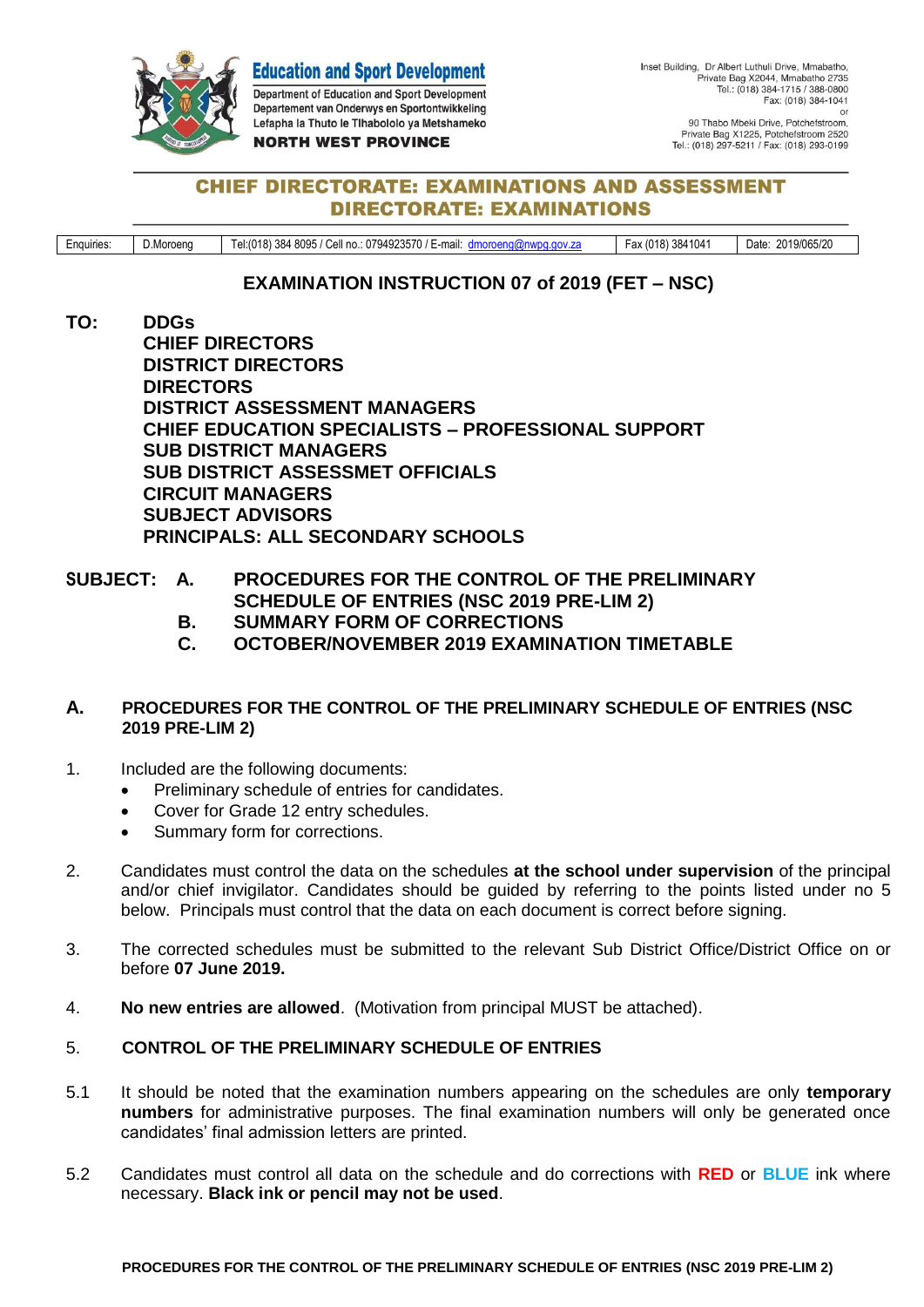- 5.3 It is of utmost importance to ensure that the **Exam paper language** is reflected correctly since candidates will receive papers only in the language indicated on the pre-lim when sitting for the final NSC examination.
- 5.4 **Subject changes are not allowed this late in the year**. If a subject is changed the approval letter from the Director: Examinations has to be attached to the pre-lim schedule. Any candidate offering **more than 7 subjects**, must attach the approval issued when the candidate was in grade 10. Candidates who register Music as a subject need to indicate the **instrument or vocal voice choice**. It must be indicated in the pre-lims if it was not indicated on the initial entries.
- 5.5 Focus should be also on technical Subjects and check the correct codes: For technical Sciences is TSCE and not TSCN as communicated earlier.
- 5.6 The entries of all candidates who left the school for another school must be indicated by writing the word "TRANSFER" between two lines on the relevant schedule of the individual. The Principal must however, still sign the schedule at the bottom of the form to certify the transfer. All such entries (schedules) must be returned together with the rest of the schedules.

#### **5.7 ID numbers:**

**All candidates must be registered with ID numbers**. Candidates without ID numbers will not be certified by UMALUSI.

New ID numbers or corrections on ID numbers will only be captured if a copy of the ID document is attached.

It is also important to note that personal details has to correspond exactly to the detail on the ID document, especially with regard to the sequence of names as it is printed on the ID document and pre-lim.

### **5.8 Progressed learners:**

It is very important to check the correctness of the progression indicator on the pre-lim for each candidate. Progressed learners are those candidates that failed Grade 11, but were allowed to progress to grade 12 in terms of DBE Circular E35 of 2015.

A copy of the final Grade 11 statement of symbols (report card) indicating progression to Grade 12 must be attached for each candidate where the progression indicator is changed to "progressed - YES" on the pre-lim.

Progressed learners are the only candidates that will be **allowed as multiple examination opportunity (MEO) learners** - if they comply with the following conditions:

- They must be registered as full-time candidates and attend school on a full-time basis
- They must have been progressed from Grade 11 to 12 (after failing twice in the FET phase including grade 11)
- They must do all (at least seven) subjects up to (and write) the Preparatory examination in all subjects in order to compile valid SBA marks. Only MEO learners with valid SBA marks will be allowed to register for subjects in the June 2019 examination to complete the NSC qualification.
- The decision to follow the MEO route may only be taken after completion of the Preparatory examination and the final decision lies with the candidate (and his/her parents/guardians).

### **B. SUMMARY FORM OF CORRECTIONS**

The summary form of corrections has to be completed in duplicate by the principal. All schedules with changes or corrections must be separated from the rest and attached to the summary form in alphabetical order followed by the schedules without any changes, also in alphabetical order.

pp YΘ

**DE. Mohube CHIEF DIRECTOR: EXAMINATIONS AND ASSESSMENT**

**PROCEDURES FOR THE CONTROL OF THE PRELIMINARY SCHEDULE OF ENTRIES (NSC 2019 PRE-LIM 2)**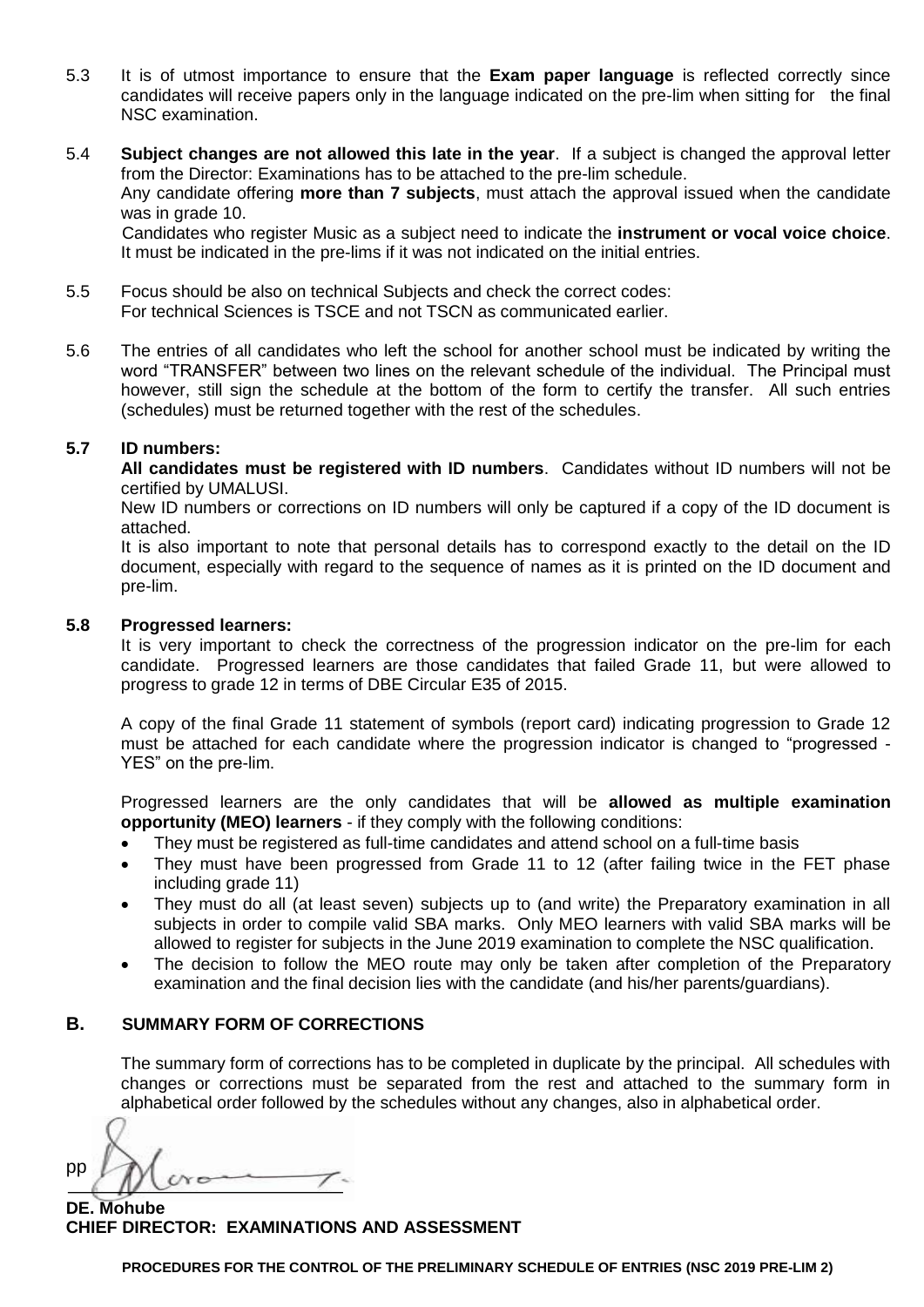#### **SUMMARY FORM OF CORRECTIONS**

#### PRELIMINARY SCHEDULES: NORTH WEST PROVINCE GRADE 12 NSC ENTRIES: NOVEMBER 2019

**Please complete this form in duplicate for all candidates with changes on preliminary schedules. (Both completed forms must be submitted)**

**NB:** You are requested to retrieve schedules with changes from the batch, attach it to this form and place on top of the rest of the schedules. Schedules must be in the same order as on the list.

**TYPE OF CHANGE:** *Personal Details / Subject Change / Question paper, Certificate or Home Language / Race*<br>**COMMENTS:** If the following is indicated in the TYPE OF CHANGE column please indicate as follow: If the following is indicated in the TYPE OF CHANGE column please indicate as follow:<br>PERSONAL DETAILS: Surname / Name / ID / Da PERSONAL DETAILS: *Surname / Name / ID / Date of Birth (DoB)* From which subject to which one QUESTION PAPER, CERTIFICATE or HOME LANGUAGE: *From which to which language* RACE: *From which to which Race* Short explanation

**CENTRE NAME: \_\_\_\_\_\_\_\_\_\_\_\_\_\_\_\_\_\_\_\_\_\_\_\_\_\_\_\_\_\_\_\_\_ CENTRE NUMBER: \_\_\_\_\_\_\_\_\_\_\_\_\_\_\_\_\_\_\_** 

**DISTRICT: \_\_\_\_\_\_\_\_\_\_\_\_\_\_\_\_\_\_\_\_\_\_\_\_\_\_\_\_\_\_\_\_\_\_\_\_\_\_\_\_\_ AREA OFFICE: \_\_\_\_\_\_\_\_\_\_\_\_\_\_\_\_\_\_\_\_\_\_\_**

| <b>SURNAME AND</b><br><b>INITIALS</b> | <b>EXAM NUMBER</b> | <b>TYPE OF CHANGE</b> | <b>COMMENTS</b>                         |
|---------------------------------------|--------------------|-----------------------|-----------------------------------------|
| eg: Gaborone; OD                      | 464126             | <b>Subject Change</b> | <b>Life Science to Physical Science</b> |
|                                       |                    |                       |                                         |
|                                       |                    |                       |                                         |
|                                       |                    |                       |                                         |
|                                       |                    |                       |                                         |
|                                       |                    |                       |                                         |
|                                       |                    |                       |                                         |
|                                       |                    |                       |                                         |
|                                       |                    |                       |                                         |
|                                       |                    |                       |                                         |
|                                       |                    |                       |                                         |
|                                       |                    |                       |                                         |
|                                       |                    |                       |                                         |
|                                       |                    |                       |                                         |
|                                       |                    |                       |                                         |
|                                       |                    |                       |                                         |
|                                       |                    |                       |                                         |
|                                       |                    |                       |                                         |
|                                       |                    |                       |                                         |
|                                       |                    |                       |                                         |
|                                       |                    |                       |                                         |

*……………………………………….. ………………………...………….. …………………..* SIGNATURE (PRINCIPAL) PRINT NAME OF PRINCIPAL DATE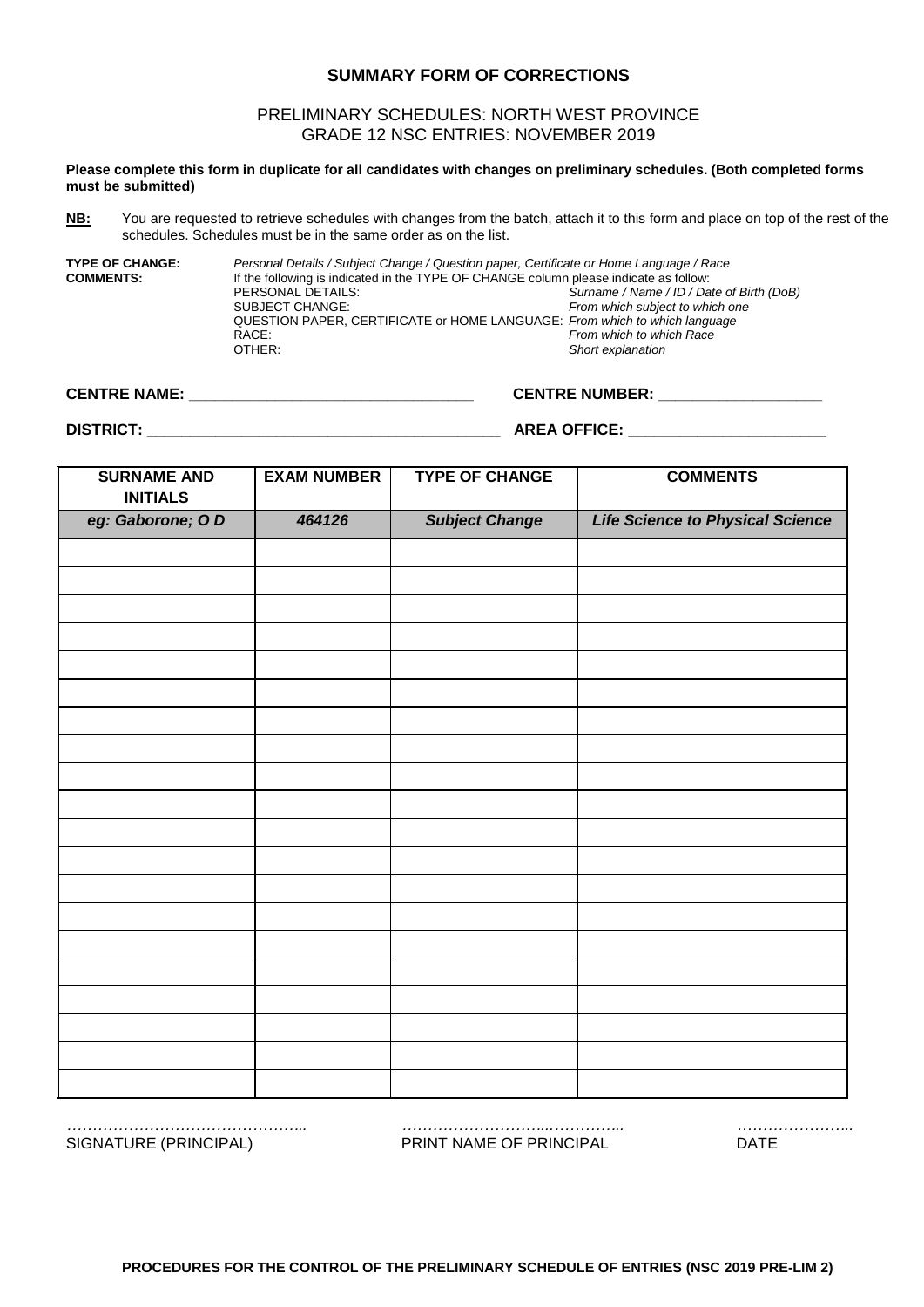

basic education

Department:<br>Basic Education<br>REPUBLIC OF SOUTH AFRICA

# **NATIONAL SENIOR CERTIFICATE (NSC) NOVEMBER EXAMINATIONS TIMETABLE 2019**

| <b>WEEK1</b>        | 09:00                                                                                                                                                                                                              | 14:00                                                                                                                                                                                                                                                                                                                                                                                         |
|---------------------|--------------------------------------------------------------------------------------------------------------------------------------------------------------------------------------------------------------------|-----------------------------------------------------------------------------------------------------------------------------------------------------------------------------------------------------------------------------------------------------------------------------------------------------------------------------------------------------------------------------------------------|
| Wednesday<br>23/10  | English HL P1 (2hrs)<br>English FAL P1 (2hrs)<br>English SAL P1 (21/2hrs)                                                                                                                                          | Hindi, Gujarati, Tamil, Telegu, Urdu HL P1 (2hrs)<br>Hindi, Gujarati, Tamil, Telegu, Urdu FAL P1 (2hrs)<br>Hindi, Gujarati, Tamil, Telegu, Urdu SAL P1 (2hrs)<br>Arabic, French, Hebrew, Italian, Mandarin, Modern<br>Greek, Serbian, Spanish SAL P1 (2hrs)<br>Latin SAL P1 (3hrs)<br>Portuguese, German HL P1 (2hrs)<br>Portuguese FAL P1 (2hrs)<br>Portuguese, German SAL P1 (2hrs)         |
| Thursday 24/10      | isiZulu, isiXhosa, Siswati, isiNdebele HL P1 (2hrs)<br>isiZulu, isiXhosa, Siswati, isiNdebele FAL P1 (2hrs)<br>isiZulu, isiXhosa, Siswati, isiNdebele SAL P1 (21/2hrs)<br>South African Sign Language HL P1 (2hrs) | Electrical Technology (3hrs)                                                                                                                                                                                                                                                                                                                                                                  |
| <b>Friday 25/10</b> | Mathematics P1 (3hrs)<br>Mathematical Literacy P1 (3hrs)<br>Technical Mathematics P1 (3hrs)                                                                                                                        | Hindi, Gujarati, Tamil, Telegu, Urdu HL P2 (21/2hrs)<br>Hindi, Gujarati, Tamil, Telegu, Urdu FAL P2 (2hrs)<br>Hindi, Gujarati, Tamil, Telegu, Urdu SAL P2 (2hrs)<br>Arabic, French, Hebrew, Italian, Mandarin, Modern<br>Greek, Serbian, Spanish SAL P2 (2hrs)<br>Latin SAL P2 (11/2hrs)<br>Portuguese, German HL P2 (21/2hrs)<br>Portuguese FAL P2 (2hr)<br>Portuguese, German SAL P2 (2hrs) |
| <b>WEEK 2</b>       | 09:00                                                                                                                                                                                                              | <b>14:00</b>                                                                                                                                                                                                                                                                                                                                                                                  |
| Monday 28/10        | Mathematics P2 (3hrs)<br>Mathematical Literacy P2 (3hrs)<br>Technical Mathematics P2 (3hrs)                                                                                                                        | Religion Studies P1 (2hrs)                                                                                                                                                                                                                                                                                                                                                                    |
| Tuesday 29/10       | History P1 (3hrs)                                                                                                                                                                                                  | Sepedi, Sesotho, Setswana, Xitsonga,<br>Tshivenda HL P1 (2hrs)<br>Sepedi, Sesotho, Setswana, Xitsonga,<br>Tshivenda FAL P1 (2hrs)<br>Sepedi, Sesotho, Setswana, Xitsonga,<br>Tshivenda SAL P1 (21/2hrs)                                                                                                                                                                                       |
| Wednesday<br>30/10  | Accounting (3hrs)                                                                                                                                                                                                  | Hindi, Gujarati, Tamil, Telegu, Urdu HL P3 (21/2hrs)<br>Hindi, Gujarati, Tamil, Telegu, Urdu FAL P3 (21/2hrs)<br>Portuguese, German HL P3 (21/2hrs)<br>Portuguese FAL P3 (21/2hrs)                                                                                                                                                                                                            |
| Thursday $31/10$    | Afrikaans HL P1 (2hrs)<br>Afrikaans FAL P1 (2hrs)<br>Afrikaans SAL P1 (21/2hrs)                                                                                                                                    | Economics P1 (2hrs)                                                                                                                                                                                                                                                                                                                                                                           |
| Friday 01/11        | Physical Sciences (Physics) P1 (3hrs)<br>Technical Sciences P1 (3hrs)<br>Gr. 10 and 11 Eng FAL P3 Gr. 10 and 11 Eng FAL P3                                                                                         |                                                                                                                                                                                                                                                                                                                                                                                               |
| <b>WEEK3</b>        | 09:00                                                                                                                                                                                                              | 14:00                                                                                                                                                                                                                                                                                                                                                                                         |
| Monday 04/11        | Physical Sciences (Chemistry) P2 (3hrs)<br>Technical Sciences P2 (3hrs)                                                                                                                                            |                                                                                                                                                                                                                                                                                                                                                                                               |
| Tuesday 05/11       | Geography (Theory) P1 (3hrs)                                                                                                                                                                                       | Geography (Map work) P2 (11/2hrs)                                                                                                                                                                                                                                                                                                                                                             |
| Wednesday<br>06/11  | English HL P2 (21/2hrs)<br>English FAL (2hrs)<br>English SAL P2 (2hrs)                                                                                                                                             | Mechanical Technology (3hrs)                                                                                                                                                                                                                                                                                                                                                                  |
| Thursday 07/11      | Business Studies (3hrs)                                                                                                                                                                                            |                                                                                                                                                                                                                                                                                                                                                                                               |
| Friday 08/11        | Life Sciences P1 (21/2hrs)<br>Gr 10 Mathematics P1<br>Gr. 11 Physical Sciences P1                                                                                                                                  | Religion Studies P2 (2hrs)                                                                                                                                                                                                                                                                                                                                                                    |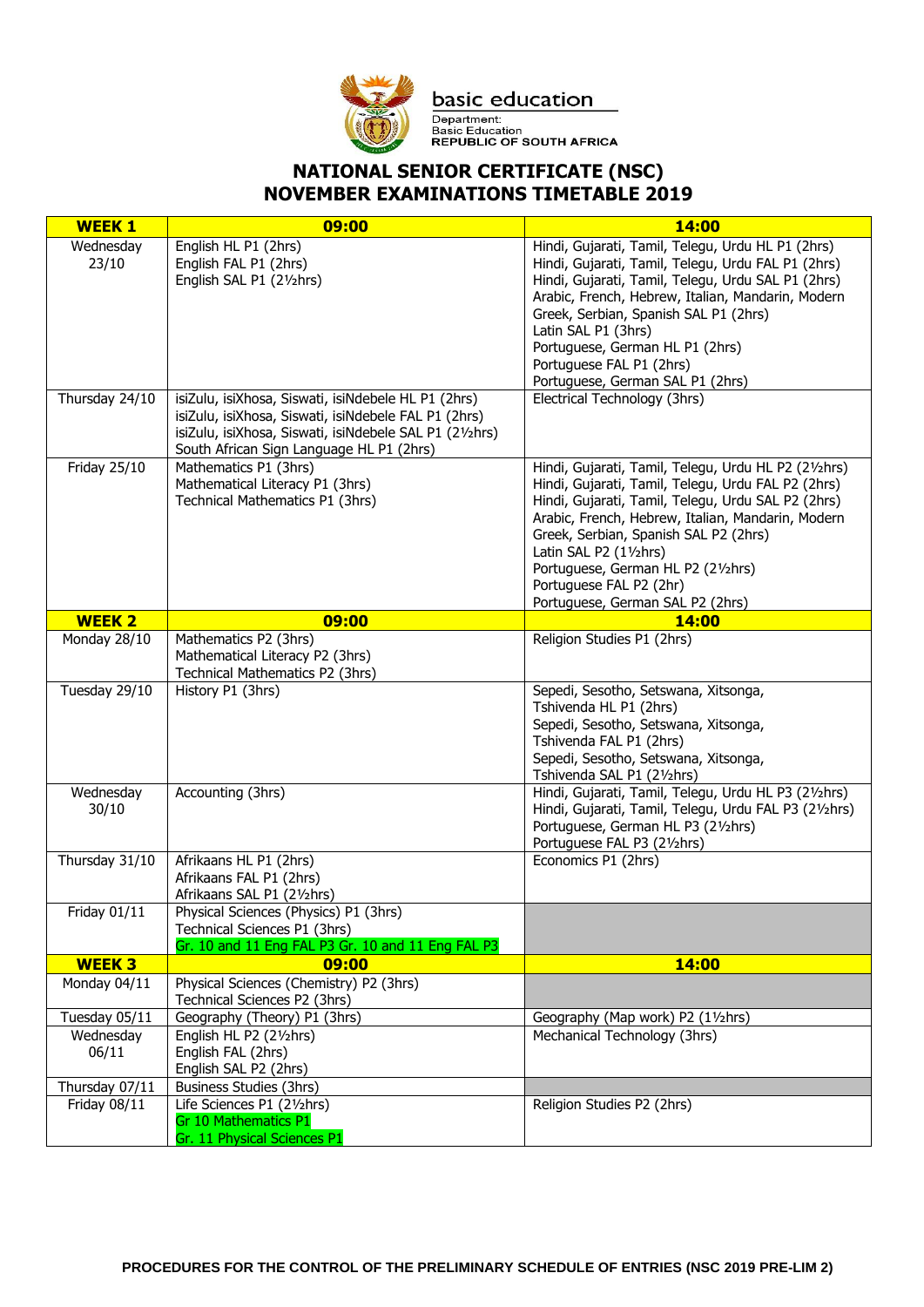| <b>WEEK4</b>              | 09:00                                                               | 14:00                                                  |
|---------------------------|---------------------------------------------------------------------|--------------------------------------------------------|
| Monday 11/11              | Life Sciences P2 (21/2hrs)                                          | Engineering Graphics and Design P1 (3hrs)              |
|                           | <b>Gr 10 Mathematics P2</b><br>Gr. 11 Physical Sciences P2          |                                                        |
| Tuesday 12/11             | Sepedi, Sesotho, Setswana, Xitsonga,                                | Consumer Studies (3hrs)                                |
|                           | Tshivenda HL P2 (21/2hrs)                                           | Hospitality Studies (3hrs)                             |
|                           | Sepedi, Sesotho, Setswana, Xitsonga,                                |                                                        |
|                           | Tshivenda FAL (2hrs)                                                |                                                        |
|                           | Sepedi, Sesotho, Setswana, Xitsonga,                                |                                                        |
|                           | Tshivenda SAL P2 (2hrs)                                             |                                                        |
|                           | South African Sign Language HL P2 (21/2hrs)                         |                                                        |
| Wednesday                 | Afrikaans HL P2 (21/2hrs)                                           |                                                        |
| 13/11                     | Afrikaans FAL (2hrs)                                                | Maritime Economics (3hrs)                              |
| Thursday 14/11            | Afrikaans SAL P2 (2hrs)<br>Economics P2 (2hrs)                      | isiZulu, isiXhosa, Siswati, isiNdebele HL P2 (21/2hrs) |
|                           |                                                                     | isiZulu, isiXhosa, Siswati, isiNdebele FAL P2 (2hrs)   |
|                           |                                                                     | isiZulu, isiXhosa, Siswati, isiNdebele SAL P2 (2hrs)   |
| <b>Friday 15/11</b>       | Agricultural Sciences P1 (21/2hrs)                                  | Computer Applications Tech P2 (Theory) (3hrs)          |
|                           | Nautical Science P1 (3hrs)                                          |                                                        |
|                           | Gr. 10 Physical Sciences P1                                         |                                                        |
|                           | Gr. 11 Mathematics P1                                               |                                                        |
|                           |                                                                     |                                                        |
| <b>WEEK 5</b>             | 09:00                                                               | 14:00                                                  |
| Monday 18/11              | Agricultural Sciences P2 (21/2hrs)                                  | Engineering Graphics and Design P2 (3hrs)              |
|                           | Nautical Science P2 (3hrs)                                          |                                                        |
|                           | Gr. 10 Physical Sciences P2                                         |                                                        |
|                           | Gr. 11 Mathematics P2                                               |                                                        |
| Tuesday 19/11             | isiZulu, isiXhosa, Siswati, isiNdebele HL P3 (21/2hrs)              | Sepedi, Sesotho, Setswana, Xitsonga,                   |
|                           | isiZulu, isiXhosa, Siswati, isiNdebele FAL P3 (21/2hrs)             | Tshivenda HL P3 (21/2hrs)                              |
|                           | South African Sign Language HL P3 (21/2hrs)                         | Sepedi, Sesotho, Setswana, Xitsonga,                   |
| Wednesday                 | Tourism (3hrs)                                                      | Tshivenda FAL P3 (21/2hrs)<br>Civil Technology (3hrs)  |
| 20/11                     |                                                                     |                                                        |
| Thursday 21/11            | Dramatic Arts (3hrs)                                                | Visual Arts (3hrs)                                     |
| Friday $22/\overline{11}$ | Afrikaans HL P3 (21/2hrs)                                           | Information Technology P2 (Theory) (3hrs)              |
|                           | Afrikaans FAL P3 (21/2hrs)                                          |                                                        |
| <b>WEEK 6</b>             | 09:00                                                               | 14:00                                                  |
| Monday 25/11              | Agricultural Management Practices (3hrs)                            | History P2 (3hrs)                                      |
| Tuesday 26/11             | English HL P3 (21/2hrs)                                             | Dance Studies (3hrs)                                   |
|                           | English FAL P3 (21/2hrs)                                            |                                                        |
| Wednesday                 | Music P1 Theory (3hrs)                                              | Music P2 Comprehension (11/2hrs)                       |
| 27/11<br>Thursday 28/11   | Sport and Exercise Science (3hrs)<br>Agricultural Technology (3hrs) | Equine Studies (3hrs)<br>Design (3hrs)                 |

|                         | 09:00                                          |
|-------------------------|------------------------------------------------|
| Monday, 2 September     | Life Orientation (LO CAT) (2hrs)               |
| Wednesday 16 October    | Computer Applications Tech P1 (3hrs) Practical |
| Thursday 17 October     | Information Technology P1 (3hrs) Practical     |
| 12 August to 11 October | Performing Arts Practical                      |
| 7 October to 18 October | Visual Arts and Design Practical               |

# **Enquiries: Dr. R. Poliah: Chief Directorate: National Assessment and Public Examinations; 012-357 3900**